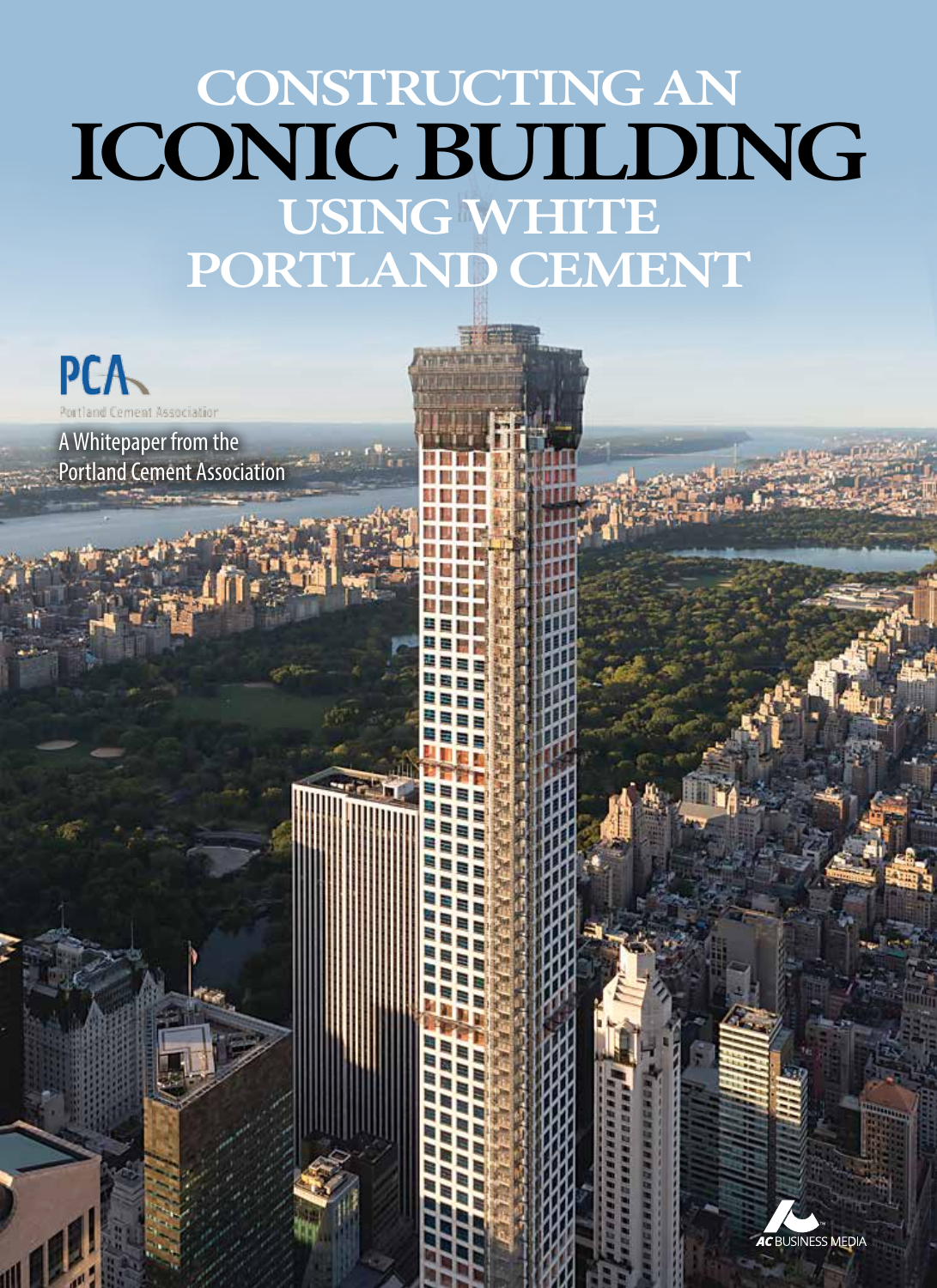# Constructing an Iconic **BUILDING Using White** Portland Cement

Creating architectural concrete with white portland cement. Concrete dominates the super-tall market.

**By Joe Nasvik**

amed for its<br>
address, 432<br>
Park Avenue<br>
is an upscale<br>
is an upscale<br>
condominiu<br>
project locat<br>
in the heart of Manhattan, clo<br>
Central Park, Rockefeller Cen<br>
and Broadway. It is the tallest address, 432 Park Avenue is an upscale condominium project located in the heart of Manhattan, close to Central Park, Rockefeller Center, and Broadway. It is the tallest residential structural concrete building in the western hemisphere at just under 1,400 feet in height, also remarkable because of its small footprint — 93 feet square. Exterior faces consist of white concrete columns and horizontal spandrel beams with 10 x 10 foot windows allowing wide range views of Manhattan.

Developers Macklowe Properties and CIM Group, New York City, conceived the idea for the \$1.25 billion project. Construction for the building began in the fall of 2012 and the building "topped out" in October of 2014.

The structural concrete work was performed by Roger & Sons (R&S), New York City, a third-generation family business started in 1975. With experience in mid-rise and high-rise concrete construction, including two 500-foot tall buildings and the concrete work for the "Building 4" project at the World Trade Center, they had the necessary references to bid the Park Avenue job.



The exterior faces of the building feature cast-in-place concrete made with white portland cement. The goal was to provide an architectural light colored concrete that shows the richness of concrete as well as a sustainable finish. Photos by Joe Nasvik

#### **Engineering the structure**

The building consists of two structural tubes, one inside the other; the core and the external columns. The two-foot thick core houses the elevators, emergency stairs, and utilities. It provides safe access for occupants and primary load-carrying capacity

for the building. The forty-four inch wide exterior columns spaced 15 feet, six inches apart are connected by horizontal spandrel perimeter beams (also 44 inches wide) to form the exterior perforated tube, the depth of these elements decreasing as the building goes up. Ten-inch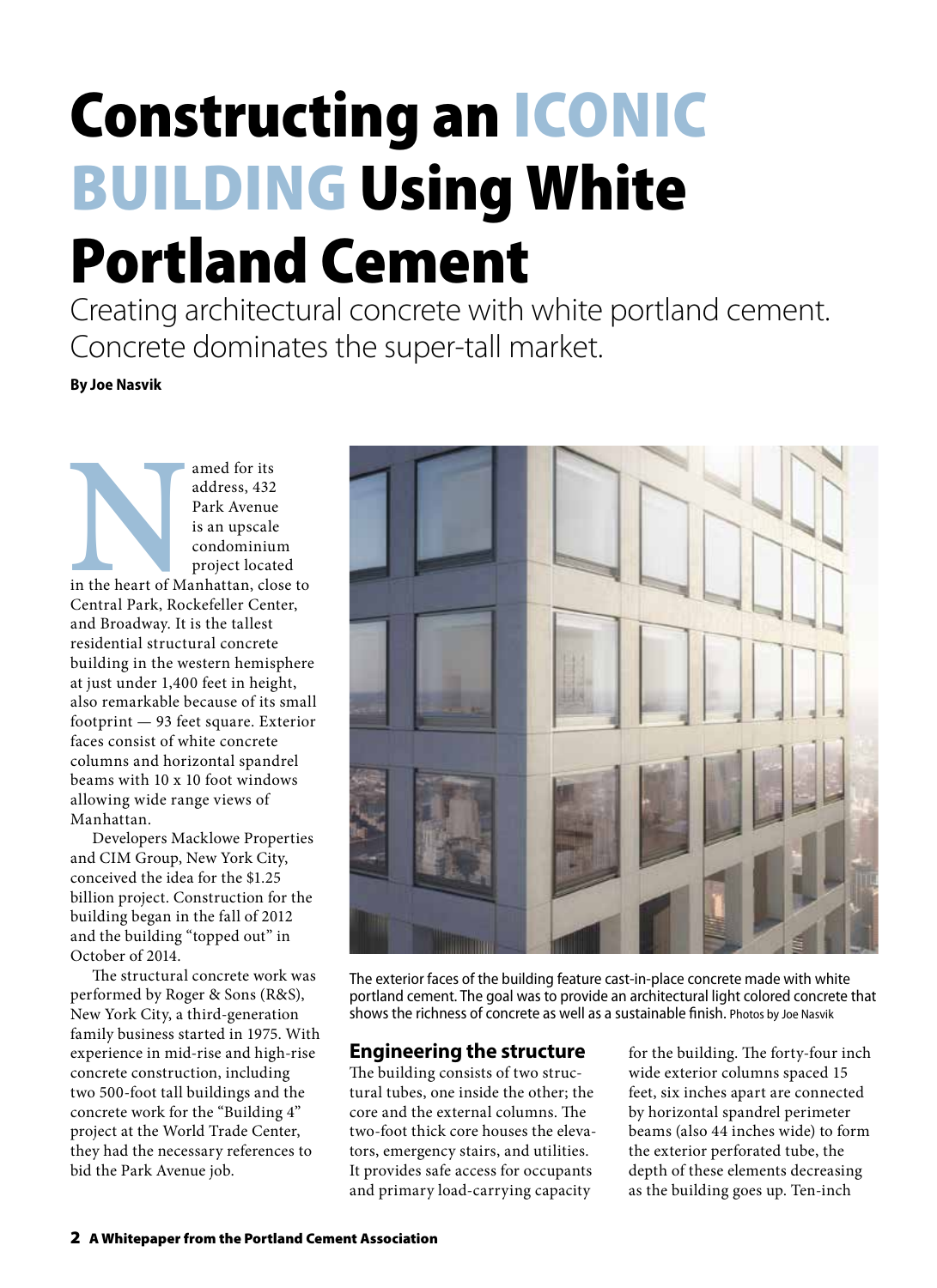

The decision to use #20 grade 97 rebar for vertical reinforcement reduced congestion and was cost productive. With the deformations in a threaded pattern, couplers could be used to join bars together and transfer load. Photos by Joe Nasvik

thick highly reinforced concrete floors join core to columns and act as a diaphragm, adding stiffness to the building.

For tall buildings, engineers must consider wind shear. The strength and shape of the structure are selected and designed to resist wind forces. Two windowless, open floors every twenty stories house mechanical equipment and allow wind to pass through the building to reduce wind shear. In addition a "tuned mass damper" on the top floor reduces building acceleration.

Upgrading the normal Grade 60 steel rebar to Grade 97 rebar for vertical reinforcement reduced congestion. The No. 20 (2-1/2 inch diameter) "thread bars" are delivered to the site pre-cut with a threaded pattern. They are joined by threaded couplers for transferring load. Pete Rodrigues, R&S's manager for the project, says material was more expensive but reduced labor, making it a cost effective choice.

## **Planning for construction**

Building a project of this magnitude requires much preparation, planning, and value engineering. From the start, R&S enlisted the help of sales engineers from DOKA, and PERI Formwork Systems, to include the latest in forming technology.

The specifications required a four-day cycle per floor for the first 50 floors and a three-day cycle after that. Each cycle starts with casting the core structure — two floor levels above floor construction. The external columns and perimeter beams follow by one day and are cast with white portland concrete. Casting the floor is the last operation before moving all the formwork up to the next level.

Establishing and tracking horizontal and vertical geometry for a building like this is challenging because it constantly vibrates due to wind and construction activity. The solution: a fully integrated system from Leica: GPS receivers, triple frequency antennas, tilt meters and a one-second robotic total station with software to locate points even during building movement.

#### **Forming systems**

R&S used DOKA's new "SCP Super Climber" forming system to build the core. It consists of inside and outside gang forms surrounding the core, along with three completely decked out levels of working and material storage platforms all moving as one unit. A deck carries the concrete placing boom and a three ton, 50-foot telescopic crane boom for lifting reinforcing steel, and supports five floor levels of temporary stair towers for worker access and egress. Forms are stripped from the concrete each day after placement. One button activates hydraulic cylinders that lift the entire assembly to the next level to start the next cycle.

DOKA's self-climbing rollback system is also being used on this project. The five-floor level climbing system surrounds the perimeter of the building to provide workers with multiple levels of wide, safe work decks for setting and stripping forms, removing anchors, patching the architectural exterior surfaces,

![](_page_2_Picture_13.jpeg)

With the core structure on the right and the exterior columns and spandrels on the left of the photo, the 10" thick "flat plate" floors act as a diaphragm, joining the two vertical elements together. Photos by Joe Nasvik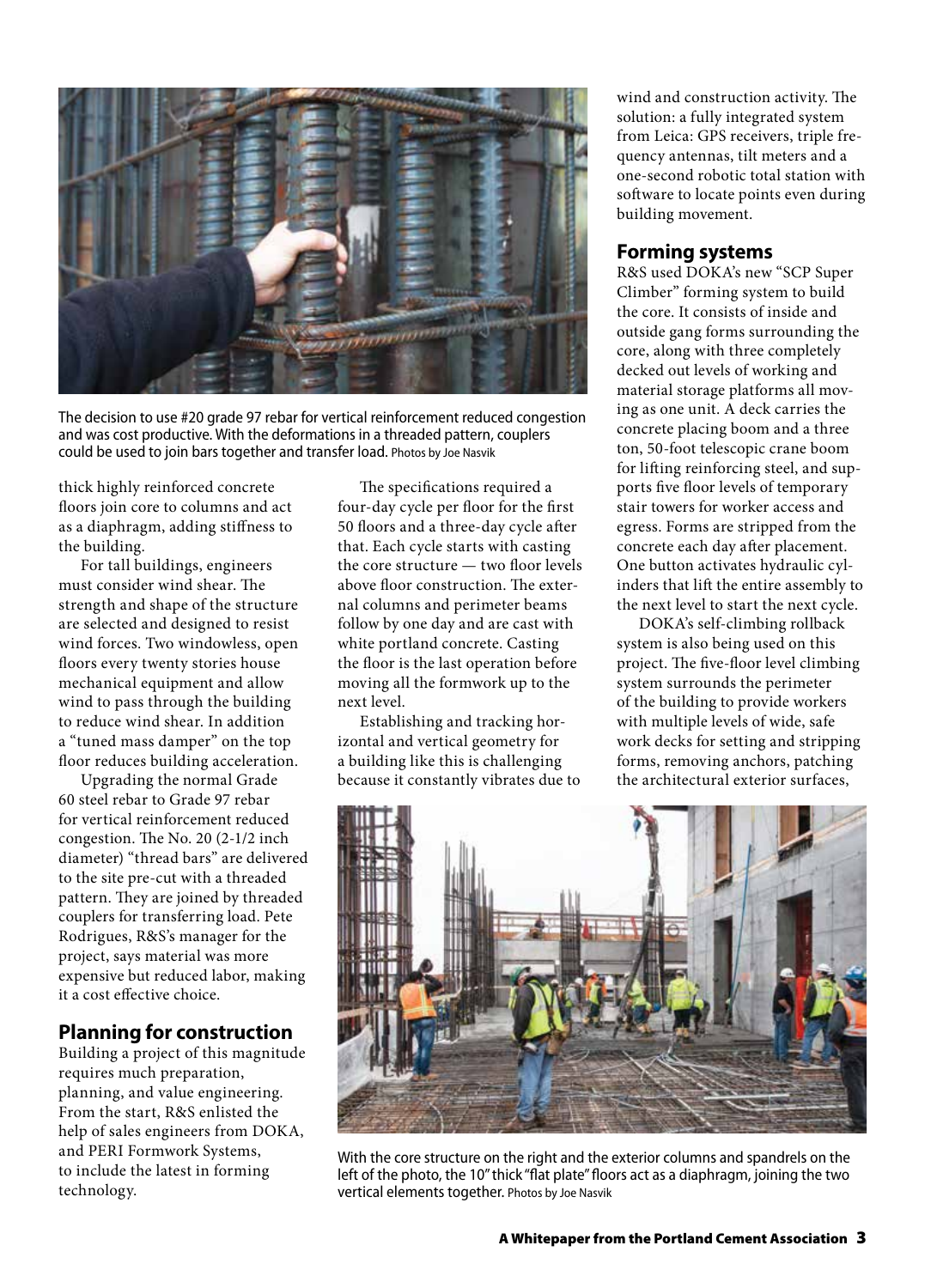and windows. It also supports columns and perimeter beam forms. These custom-made hinge-forms have stainless steel face sheets (for an as-cast white portland architectural finish), allow stripping of columns and perimeter spandrel beams as a unit, and are rolled backward on the climbing platform so that the entire assembly can be hydraulically moved to the next floor in a single operation.

#### **Concrete, the most important part**

The performance requirements for the concrete were developed by the engineer, requiring:

- • High compressive strength up to 14,000 psi
- High modulus of elasticity (MOE) — 7.7 msi (millions of psi)
- • Self-Consolidating Concrete (SCC) — 30-inch spread requirement.
- • White portland cement concrete with good color consistency
- Low heat of hydration columns and other building elements were considered mass concrete, not to exceed 160°F.
- A pumpable mix for the entire height of the building
- • Two-hour plus working time
- • Low shrinkage
- • Concrete floors "walking-hard" within five hours of placement in all weather
- Mixtures must have the same performance criteria in all weather
- $\bullet$  Sustainable mixtures  $-70$  percent portland cement replacement with pozzolan materials. Ferrara Bros. Building Materials

Corp. has a long-standing business relationship with R&S and provided helpful information during the bid phase. Ferrara likes demanding concrete projects. Their subsidiary, Aggregate and Concrete Testing LLC, is one of only three NYC concrete producers licensed by the NYC Department of Buildings to issue its own mix designs. Ferrara's admixture supplier, BASF, was brought in early on and started working on mix

# **Working with white portland cement**

Ready-mix producers and concrete contractors typically have little experience with white portland cement concretes, where different cement chemistry can affect behavior.

Cement clinker is composed of four primary chemical compounds that are carefully regulated by cement manufacturers; tricalcium silicate (C<sub>3</sub>S), dicalcium silicate (C<sub>2</sub>S), tricalcium aluminate (C $_{\textrm{\tiny{3}}}$ A), and tetracalcium aluminateferrite (C $_{\rm 4}$ AF). The  $\mathsf{C}_\mathsf{3}\mathsf{S}$  is primarily responsible for early setting and strength gain,  $\mathsf{C}_\mathsf{2}\mathsf{S}$ for ultimate strength,  $\mathsf{C}_{\mathsf{3}}\mathsf{A}$  for early heat generation and early strength, while  $\mathsf{C}_4$ AF allows manufacturers to reduce the temperature needed in the kiln.  $\mathsf{C}_4$ AF also imparts the gray color to cement. Making

portland white is primarily achieved by limiting the amount iron and magnesium oxides (C $_{\rm 4}$ AF), which is normally about 8 percent of the clinker but is 1 percent or less in white portland. This reduction increases the percentages of the other ingredients, causing the overall strength of white portland to increase too.

Chemical admixture performance is closely related to cement chemistry, especially to the  $\mathsf{C}_{\mathsf{3}}\mathsf{A}$ content, which can vary significantly between any given cements. Knowledge of cement chemistry and admixture interaction allows ready-mix producers, manufacturer representatives, and admixture experts to work together to produce concrete mixes that meet project requirements. Early involvement is critical.

![](_page_3_Picture_20.jpeg)

By pressing a button R&S certified staff move the core forms, temporary steps, the placing boom, and a 6-ton crane 16-feet upward to start construction at the next level. Photos by Joe Nasvik

development eight months prior to the start of construction. They did an Eco Efficiency Analysis, measuring the concrete's impact on the environment, water emissions, and transportation impacts.

In the past, designing concrete to meet high MOE requirements required casting samples and running tests a year or more in advance of the project. Predictive modeling software has drastically cut this time. Test mixes and mock-up panels so critical for architectural concrete applications were tested and placed at one of Ferrara Bros. batch plants. These confirmed high early strengths for each of the high-compressive strength white cement mixes, pumpability, consistent setting times in all ambient temperatures, and concrete temperatures 160° F maximum.

Architectural mixes included local coarse and fine aggregates, slag, silica fume, high-reactivity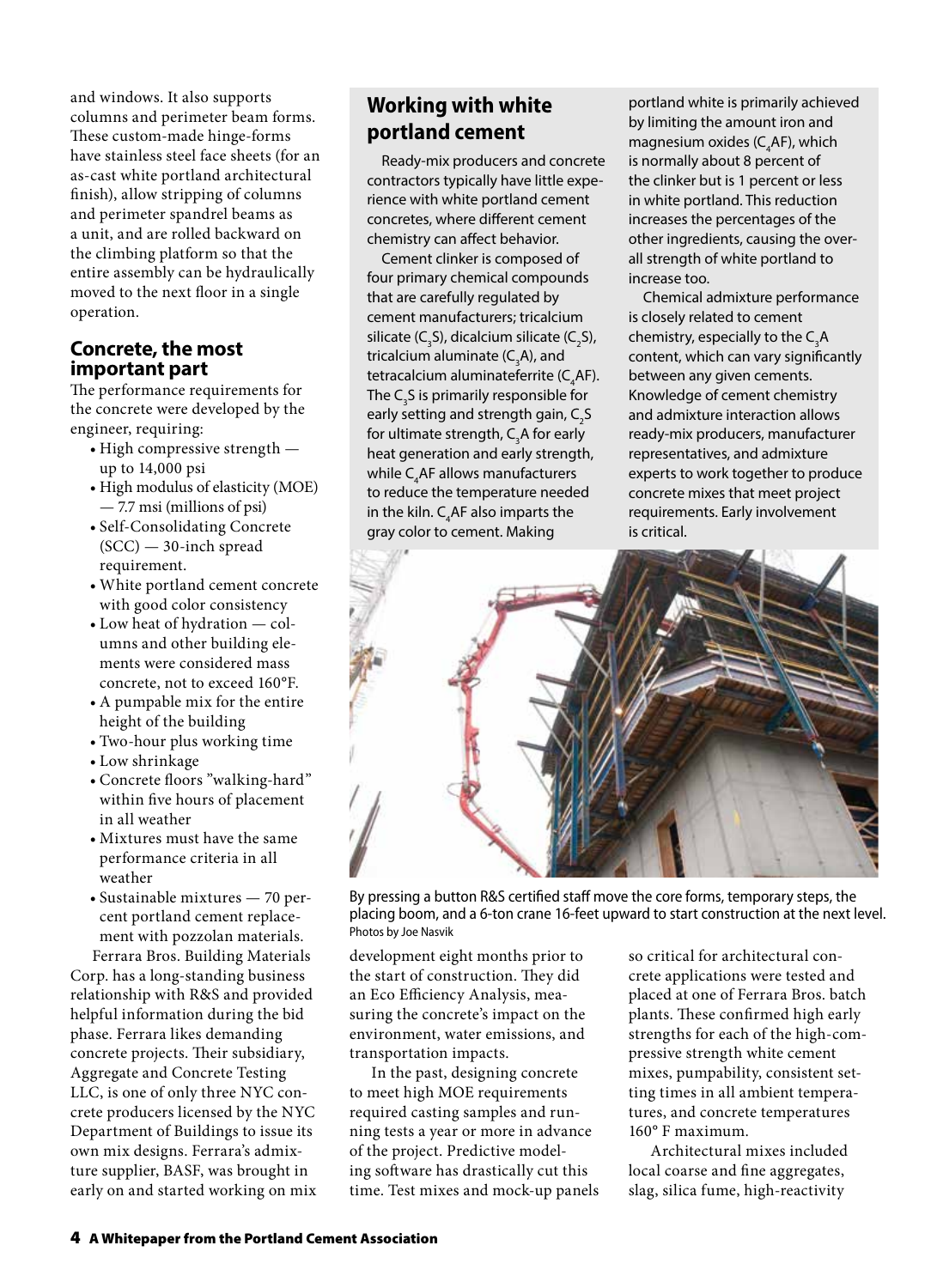metakaolin (a light colored calcined clay that adds strength and increases the concrete density), white portland and gray portland cement, and admixtures to manage the low w/ cm ratios, provide slump and setting time control. Not all ingredients were used in each mix. Ferrara says performance was maintained through constant changes (mostly by tweaking admixture dosages) to manage ambient conditions, transportation time, and placement issues, as allowed by NYC's current Building Code.

#### **Placing concrete**

R&S dedicated two concrete pumps for the job (one stand-by pump) which delivered all the concrete to the placing boom on the core-form deck through a "slick line" mounted to the side of the building. Rodrigues says they typically placed concrete at 40 to 50 cubic yards per hour.

Concrete strength varies with building height — 14,000 psi for the first 40 floors, 12,000 psi for floors 40 to 51, and 10,000 psi for floor 51 and higher. During winter pours when temperatures were above 25° F, the space below the floor forms was enclosed and heated to ensure good setting times.

Weather is the uncontrolled variable, especially true for supertall building construction, because conditions can be very different 1000 feet above grade. For instance, rain at ground level might be sleet, snow, or ice at the construction level. Wind speed increases and drops in temperature occur that can change setting times or cause surface crusting problems. While adjustments can be made to concrete mixes, worker safety and comfort takes precedence and should be considered in establishing pour schedules.

#### **Concrete versus structural steel**

Today almost all super-tall buildings, especially residential, are constructed with structural concrete. Concrete construction costs have decreased, primarily

![](_page_4_Picture_7.jpeg)

The exterior forms for the core roll outward five feet on the blue I-beams at the top of the picture, allowing the iron workers room to place reinforcement. Photos by Joe Nasvik

![](_page_4_Picture_9.jpeg)

Stainless steel-hinge forms for the architectural column and spandrel beams are attached to the self-climbing scaffold system and move with the scaffold. Photos by Joe Nasvik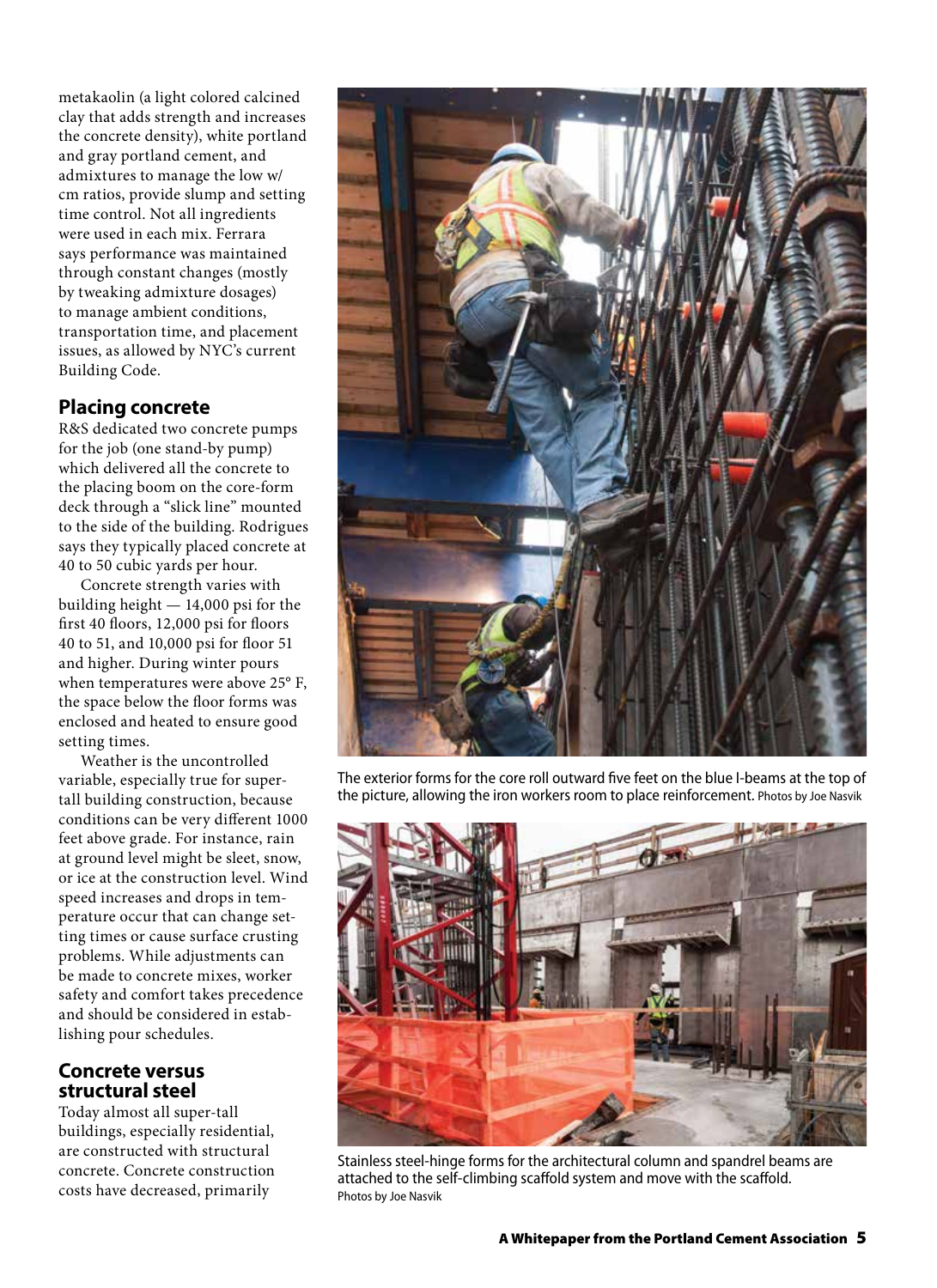![](_page_5_Picture_0.jpeg)

### **Building Information**

**Height:** 1396 feet from street level **Footprint:** 93 feet square **Floor to Floor height:** 15'6" **Finished Ceiling Height:** 12'6" **Windows: 1**0 x 10 feet tri-pane glass **Residential Floors:** 96 **Residential Units:** 104 **Steel Reinforcement:** 10,000 tons **Concrete:** 70,000 cubic yards

due to improvements in concrete pumping and forming technology. Concrete provides a very safe working environment; workers stand on concrete floors or plywood floor deck, no one has to walk out on a steel beam.

Both owners and building occupants appreciate the advantages of concrete construction. If this was a structural steel building, more noise would be transmitted between floors and floor thicknesses would increase from the 10-inch thick

![](_page_5_Picture_5.jpeg)

"flat-plate" concrete method used to 20 inches or more for steel beam construction, translating to fewer floors for the same height building. Structural steel construction typically requires a minimum five day cycle per floor.

Occupant comfort is improved in concrete buildings: they sway less due to wind shear than structural steel ones (building movement makes people nervous) and temperatures are more consistent even though energy costs are

The 10-foot square windows are moved into place from inside the building. Workers on a lower floor of the selfclimbing deck secure them to the building and apply weather-seal. Photos by Joe Nasvik

#### typically lower due to thermal mass.

Our world today is more concerned about sustainability and concrete structures offer advantages. Over 70 percent of the portland cement in the mixes for this project were replaced with supplementary cementitious materials (SCMs) to minimize the concrete's carbon